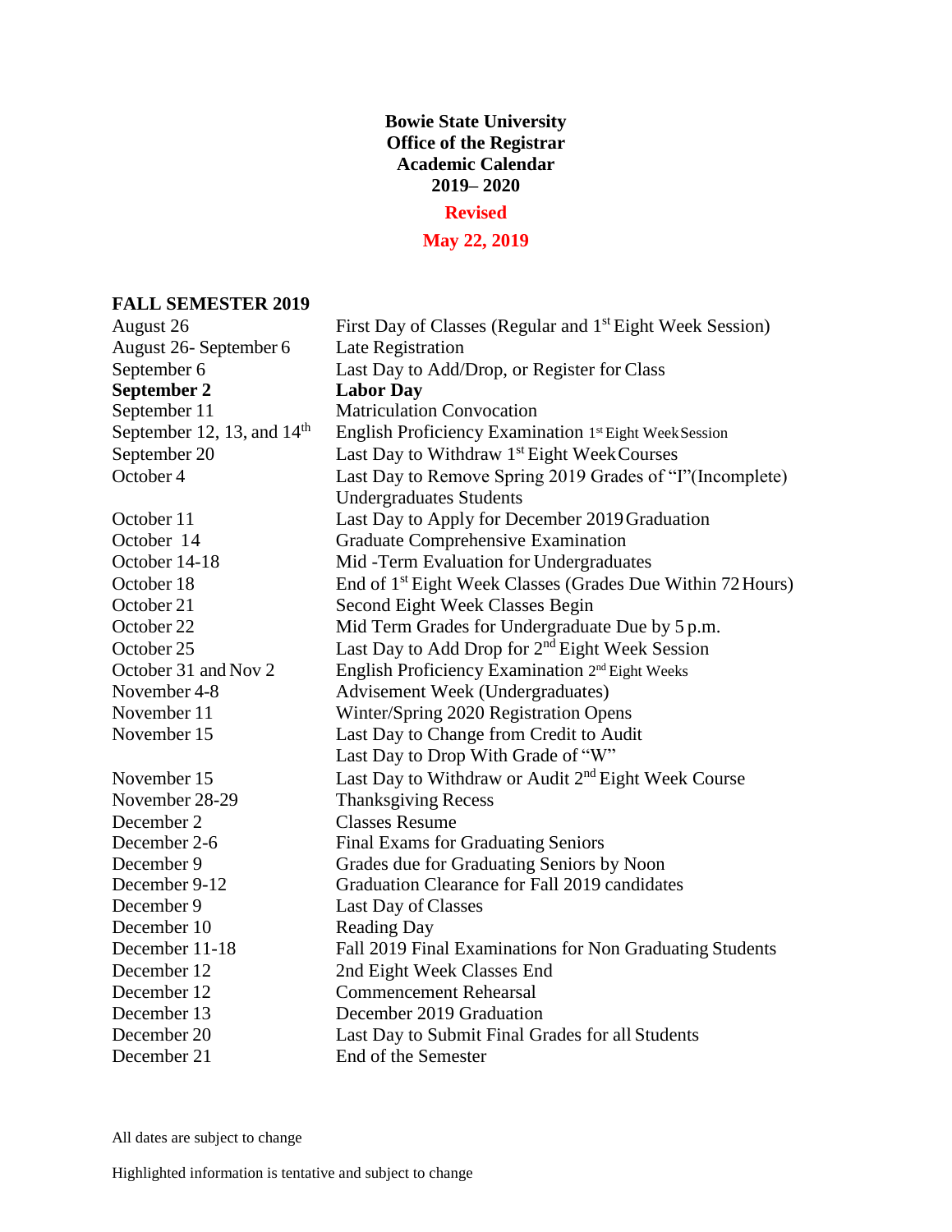# **WINTER SESSION 2020**

| January 2         | <b>University Reopens</b>                   |
|-------------------|---------------------------------------------|
| January 2         | Winter Session Classes Begin                |
| January 2 & 3     | Winter Session Late Registration            |
| January 6         | Last Day to W/D from Winter Session         |
| <b>January 20</b> | Martin Luther King Jr. Holiday (No Classes) |
| January 22        | Last Day of Winter Classes                  |
| January 24        | Final Winter Grades Due by 5 p.m.           |

#### **SPRING SEMESTER 2020**

| January 27                 | First Day of Classes (Regular and 1 <sup>st</sup> Eight Week Session) |
|----------------------------|-----------------------------------------------------------------------|
| January 27-February 7      | Late Registration                                                     |
| February 7                 | Last Day to Add/Drop, or Register for Classes                         |
| February 5                 | Spring 2020 Convocation                                               |
| February 13, 14, and 115th | English Proficiency Exam 1st Eight Week Session                       |
| February 14                | Last Day to Apply for May 2020 Graduation                             |
| February 14                | Last Day to Withdraw 1st 8 Week Courses                               |
| March 2                    | Last Day to Remove Fall 2019 Incomplete Grades                        |
|                            | For Undergraduates                                                    |
| March 6                    | Graduate Comprehensive Qualifying Examination                         |
| <b>March 11-13</b>         | Mid-Term Evaluation for Undergraduates                                |
|                            | Mid- Term Grades posted 72 Hours After Examination                    |
| March 15 - 22              | <b>Spring Break</b>                                                   |
| March 23                   | <b>Classes Resume</b>                                                 |
| March 27                   | End of 1 <sup>st</sup> Eight Week Classes                             |
| March 30                   | $2nd$ Eight Week Classes Begin                                        |
| April 3                    | Last Day for Add/Drop for 2 <sup>nd</sup> Eight Week Session          |
| April 3 and 4              | English Proficiency Exam 2 <sup>nd</sup> Eight Week Session           |
| April 6-10                 | <b>Advisement Week (Undergraduates)</b>                               |
| April 10                   | Founder's Day                                                         |
| April 13                   | Last Day to Withdraw with (W) or Change From Credit to Audit          |
| April 13                   | Summer/Fall 2020 Registration Begins                                  |
| April 20                   | Last Day to Withdraw from 2 <sup>nd</sup> Eight Week Session          |
| <b>May 1-7</b>             | <b>Final Exams for Graduating Seniors</b>                             |
| May 8                      | Grades Due for Graduating Seniors by Noon                             |
| May 11-14                  | Graduation Clearance for Spring 2020 candidates                       |
| May 12                     | Last Day of Classes                                                   |
| May 13                     | <b>Reading Day</b>                                                    |
| $May14-21$                 | Spring 2020 Final Exams for Non Graduating Students                   |
| May 14                     | <b>Graduation Rehearsal</b>                                           |
| May 15                     | May 2020 Graduation                                                   |
| May 20                     | End of 2nd Eight Week-Session                                         |
| May 22                     | Final Grades for All Students Due by 5:00 p.m.                        |
| May 23                     | End of the Semester                                                   |

All dates are subject to change